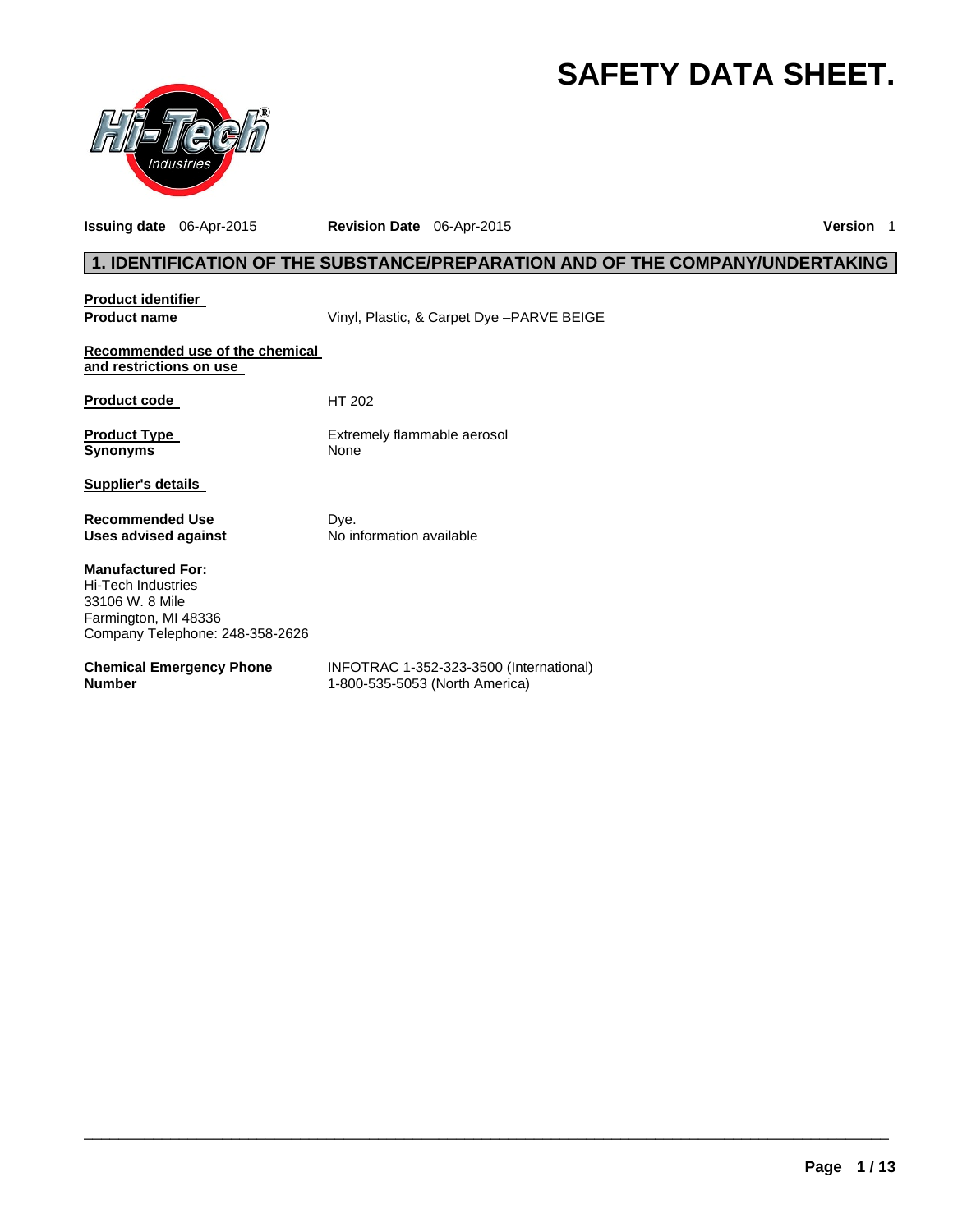### $\Box$ **2. HAZARDS IDENTIFICATION**

#### **Classification**

| Skin corrosion/irritation                          | Category 2     |
|----------------------------------------------------|----------------|
| Serious eye damage/eye irritation                  | Category 2A    |
| Carcinogenicity                                    | Category 2     |
| <b>Reproductive Toxicity</b>                       | Category 2     |
| Specific target organ toxicity (single exposure)   | Category 3     |
| Specific target organ toxicity (repeated exposure) | Category 2     |
| <b>Aspiration toxicity</b>                         | Category 1     |
| Flammable aerosols                                 | Category 1     |
| Gases under pressure                               | Compressed Gas |

# **GHS Label elements, including**

### **precautionary statements**

| <b>Emergency Overview</b>                                                                                                                                                         |      |         |  |
|-----------------------------------------------------------------------------------------------------------------------------------------------------------------------------------|------|---------|--|
| <b>DANGER</b>                                                                                                                                                                     |      |         |  |
| <b>Hazard Statements</b>                                                                                                                                                          |      |         |  |
| Causes skin irritation                                                                                                                                                            |      |         |  |
| Causes serious eye irritation                                                                                                                                                     |      |         |  |
| Suspected of causing cancer                                                                                                                                                       |      |         |  |
| Suspected of damaging fertility or the unborn child                                                                                                                               |      |         |  |
| May cause drowsiness or dizziness                                                                                                                                                 |      |         |  |
| May cause damage to organs (Central Nervous System, Central Vascular System, Eyes, Kidney, Liver, Lungs, Respiratory<br>System, and skin) through prolonged or repeated exposure. |      |         |  |
| May be fatal if swallowed and enters airways                                                                                                                                      |      |         |  |
| Extremely flammable aerosol<br>Contains gas under pressure; may explode if heated                                                                                                 |      |         |  |
|                                                                                                                                                                                   |      |         |  |
| <b>Physical state</b><br>Aerosol<br>Appearance<br>opaque                                                                                                                          | Odor | Solvent |  |

# **Precautionary Statements - Prevention**

Obtain special instructions before use Do not handle until all safety precautions have been read and understood Wash face, hands and any exposed skin thoroughly after handling Wear protective gloves/protective clothing/eye protection/face protection Do not breathe dust/fume/gas/mist/vapors/spray Use only outdoors or in a well-ventilated area Keep away from heat/sparks/open flames/hot surfaces. — No smoking Do not spray on an open flame or other ignition source Pressurized container: Do not pierce or burn, even after use

#### **Precautionary Statements - Response**

If exposed or concerned: Get medical advice/attention

Specific treatment (see first aid on this label)

IF IN EYES: Rinse cautiously with water for several minutes. Remove contact lenses, if present and easy to do. Continue rinsing. If eye irritation persists: Get medical advice/attention

 $\Box$ 

IF ON SKIN: Wash with plenty of soap and water.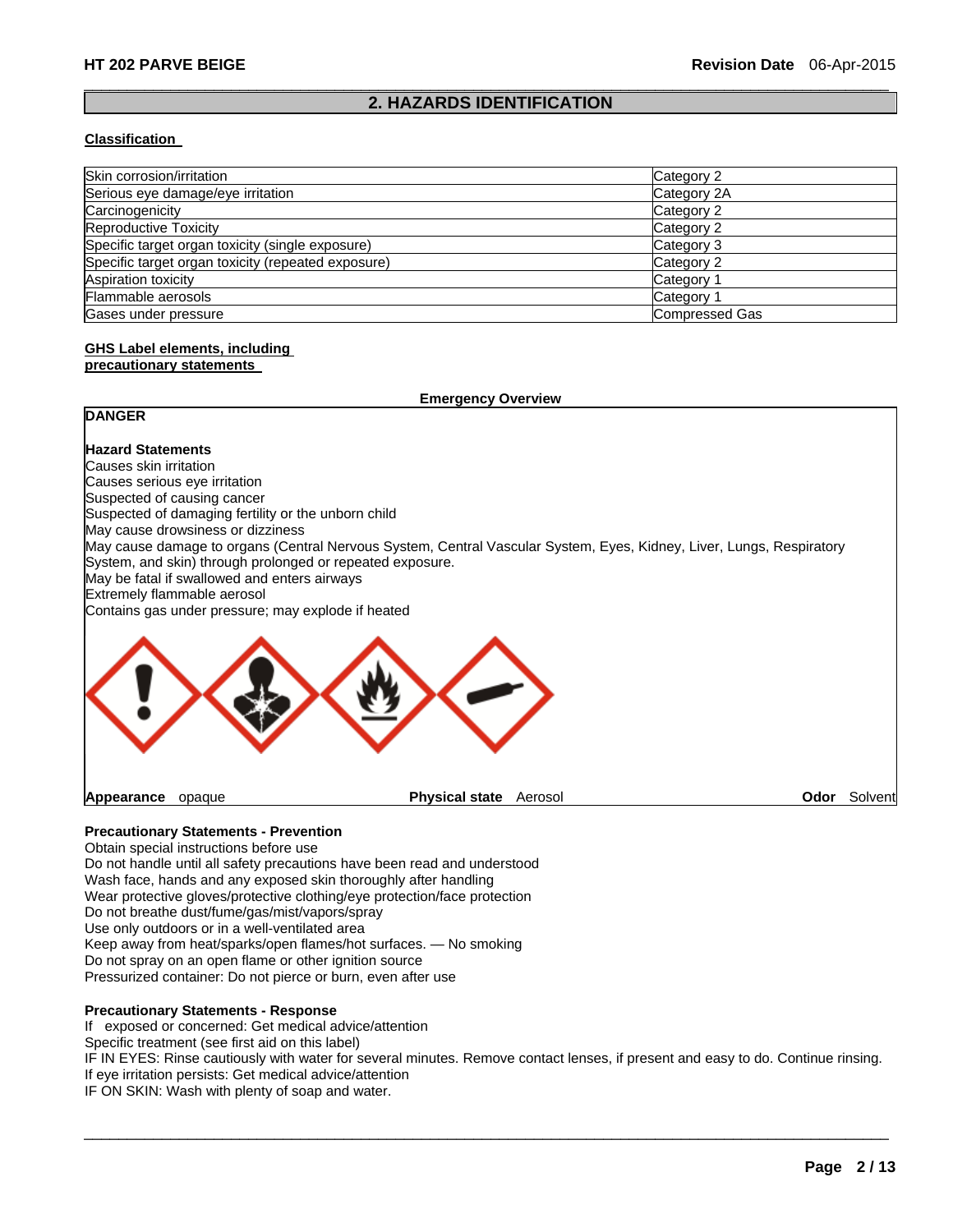If skin irritation occurs: Get medical advice/attention Take off contaminated clothing and wash before reuse IF INHALED: Remove person to fresh air and keep comfortable for breathing. Call a POISON CENTER or doctor/physician if you feel unwell IF SWALLOWED: Immediately call a POISON CENTER or doctor/physician Do NOT induce vomiting

# **Precautionary Statements - Storage**

Store locked up Store in a well-ventilated place. Keep container tightly closed Protect from sunlight. Do not expose to temperatures exceeding 50 °C/122 °F

#### **Precautionary Statements - Disposal**

Dispose of contents/container to an approved waste disposal plant

#### **Hazards not otherwise classified (HNOC)**

None

#### **Other information**

- Toxic to aquatic life with long lasting effects
- Toxic to aquatic life

7.22E-06% of the mixture consists of ingredient(s) of unknown toxicity

# **3. COMPOSITION/INFORMATION ON INGREDIENTS**

 $\Box$ 

| <b>Chemical Name</b>          | <b>CAS-No</b>  | Weight %* |
|-------------------------------|----------------|-----------|
| <b>ACETONE</b>                | 67-64-1        | $30 - 40$ |
| PROPANE/ISOBUTANE/N-BUTANE    | 68476-86-8     | $20 - 30$ |
| <b>TOLUENE</b>                | 108-88-3       | $10 - 20$ |
| TITANIUM DIOXIDE              | 13463-67-7     | $1 - 10$  |
| N-BUTYL ALCOHOL               | $71-36-3$      | $1 - 10$  |
| <b>CALCIUM CARBONATE</b>      | 1317-65-3      | $1 - 10$  |
| <b>MAGNESIUM SILICATE</b>     | 14807-96-6     | $1 - 10$  |
| 2-BUTANONE                    | 78-93-3        | $1 - 10$  |
| <b>XYLENE</b>                 | 1330-20-7      | $1 - 10$  |
| ETHYL BENZENE                 | $100 - 41 - 4$ | $0.1 - 1$ |
| <b>METHYL ISOBUTYL KETONE</b> | $108 - 10 - 1$ | $0.1 - 1$ |

\*The exact percentage (concentration) of composition has been withheld as a trade secret.

# **4. FIRST AID MEASURES**

#### **First aid measures for different exposure routes**

| Eye contact         | Rinse immediately with plenty of water, also under the eyelids, for at least 15 minutes. Keep<br>eye wide open while rinsing. If irritation persists, call a physician. |
|---------------------|-------------------------------------------------------------------------------------------------------------------------------------------------------------------------|
| <b>Skin contact</b> | Wash off immediately with soap and plenty of water while removing all contaminated<br>clothes and shoes. If symptoms persist, call a physician.                         |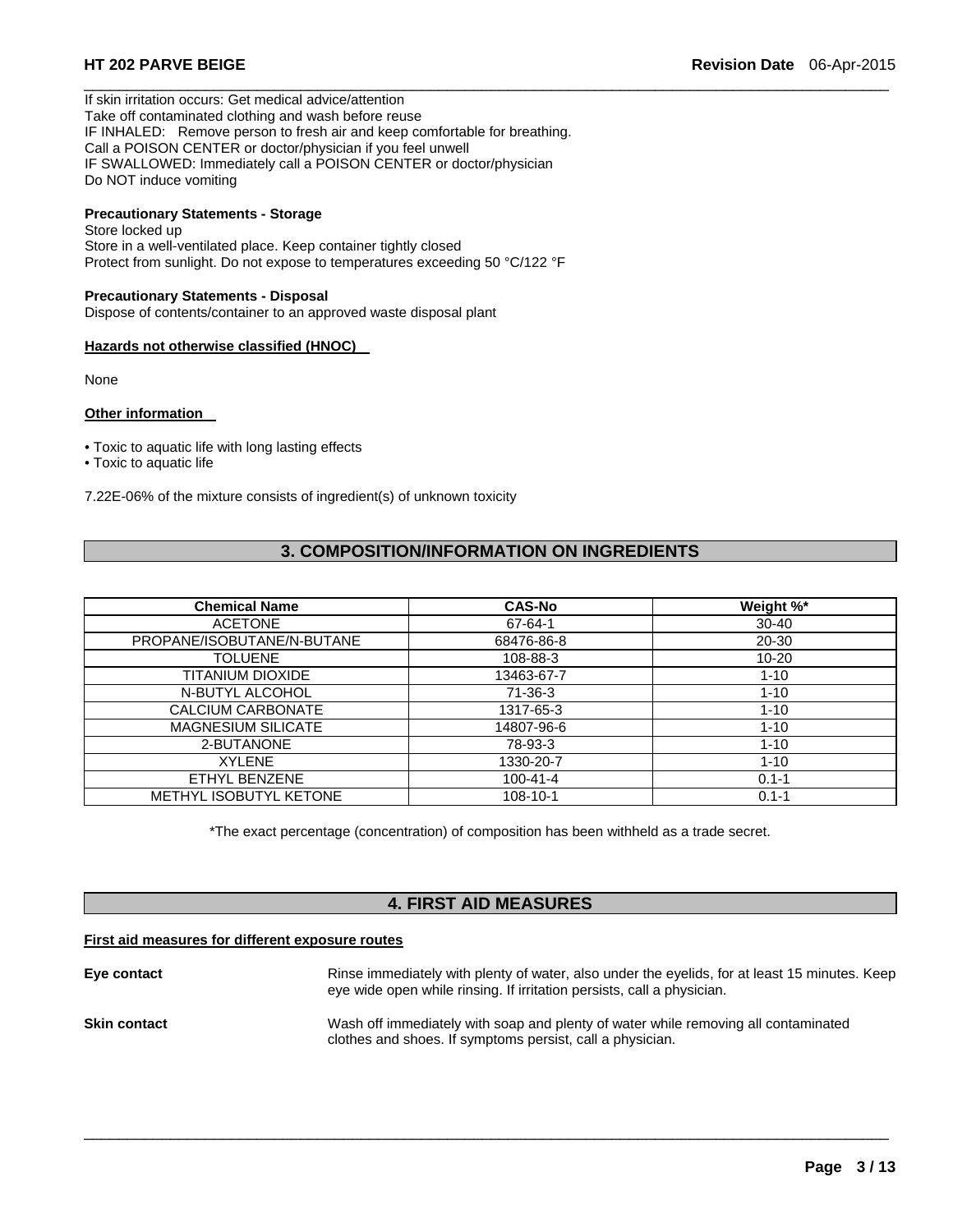| <b>Inhalation</b>                                                                    | Move to fresh air. If breathing is difficult, give oxygen. Artificial respiration and/or oxygen<br>may be necessary. If breathing has stopped, contact emergency medical services<br>immediately.                                                                                              |  |  |
|--------------------------------------------------------------------------------------|------------------------------------------------------------------------------------------------------------------------------------------------------------------------------------------------------------------------------------------------------------------------------------------------|--|--|
| Ingestion                                                                            | Rinse mouth. Do NOT induce vomiting. Never give anything by mouth to an unconscious<br>person. Call a physician or Poison Control Center immediately.                                                                                                                                          |  |  |
| Most important symptoms/effects, acute and delayed                                   |                                                                                                                                                                                                                                                                                                |  |  |
| <b>Main Symptoms</b>                                                                 | Causes skin and eye irritation. Irritating to respiratory system. May cause drowsiness or<br>dizziness. May damage to fertility or the unborn child. May cause cancer. Harmful or fatal<br>if swallowed and enters airways. Causes damage to organs through prolonged or<br>repeated exposure. |  |  |
| Indication of immediate medical attention and special treatment needed, if necessary |                                                                                                                                                                                                                                                                                                |  |  |
| Notes to physician                                                                   | Treat symptomatically.                                                                                                                                                                                                                                                                         |  |  |

# **5. FIRE-FIGHTING MEASURES**

#### **Suitable Extinguishing Media**

Use extinguishing measures that are appropriate to local circumstances and the surrounding environment.

**Unsuitable Extinguishing Media** Keep away from sources of ignition - No smoking. Cool containers / tanks with water spray.

#### **Specific hazards arising from the chemical**

No information available.

**Explosion Data Sensitivity to Mechanical Impact** none. **Sensitivity to Static Discharge** Yes.

### **Protective Equipment and Precautions for Firefighters**

As in any fire, wear self-contained breathing apparatus pressure-demand, MSHA/NIOSH (approved or equivalent) and full protective gear.

# **6. ACCIDENTAL RELEASE MEASURES**

# **Personal precautions, protective equipment and emergency procedures**

| <b>Personal precautions</b>                           | Avoid contact with eyes. Avoid breathing vapors or mists. Contents under pressure. Do not<br>puncture or incinerate cans. Do no stick pin or any other sharp object into opening on top of<br>can. Avoid skin contact. Use with adequate ventilation. Keep container away from<br>heat, flames, and all other sources of ignition. Keep can away from all sources of electricity<br>such as electric motors and batteries. Do not spray on hot surfaces. |  |
|-------------------------------------------------------|----------------------------------------------------------------------------------------------------------------------------------------------------------------------------------------------------------------------------------------------------------------------------------------------------------------------------------------------------------------------------------------------------------------------------------------------------------|--|
| <b>Environmental precautions</b>                      |                                                                                                                                                                                                                                                                                                                                                                                                                                                          |  |
| <b>Environmental precautions</b>                      | Beware of vapors accumulating to form explosive concentrations. Vapors can accumulate<br>in low areas. Prevent further leakage or spillage if safe to do so. Do not allow material to<br>contaminate ground water system. Prevent product from entering drains.                                                                                                                                                                                          |  |
| Methods and materials for containment and cleaning up |                                                                                                                                                                                                                                                                                                                                                                                                                                                          |  |
| <b>Methods for Containment</b>                        | Absorb spill with inert material (e.g. dry sand or earth), then place in a chemical waste<br>container. Stop leak if you can do it without risk.                                                                                                                                                                                                                                                                                                         |  |
| Methods for cleaning up                               | Pick up and transfer to properly labeled containers. Soak up with inert absorbent material.<br>Clean contaminated surface thoroughly. After cleaning, flush away traces with water. Take<br>precautionary measures against static discharges.                                                                                                                                                                                                            |  |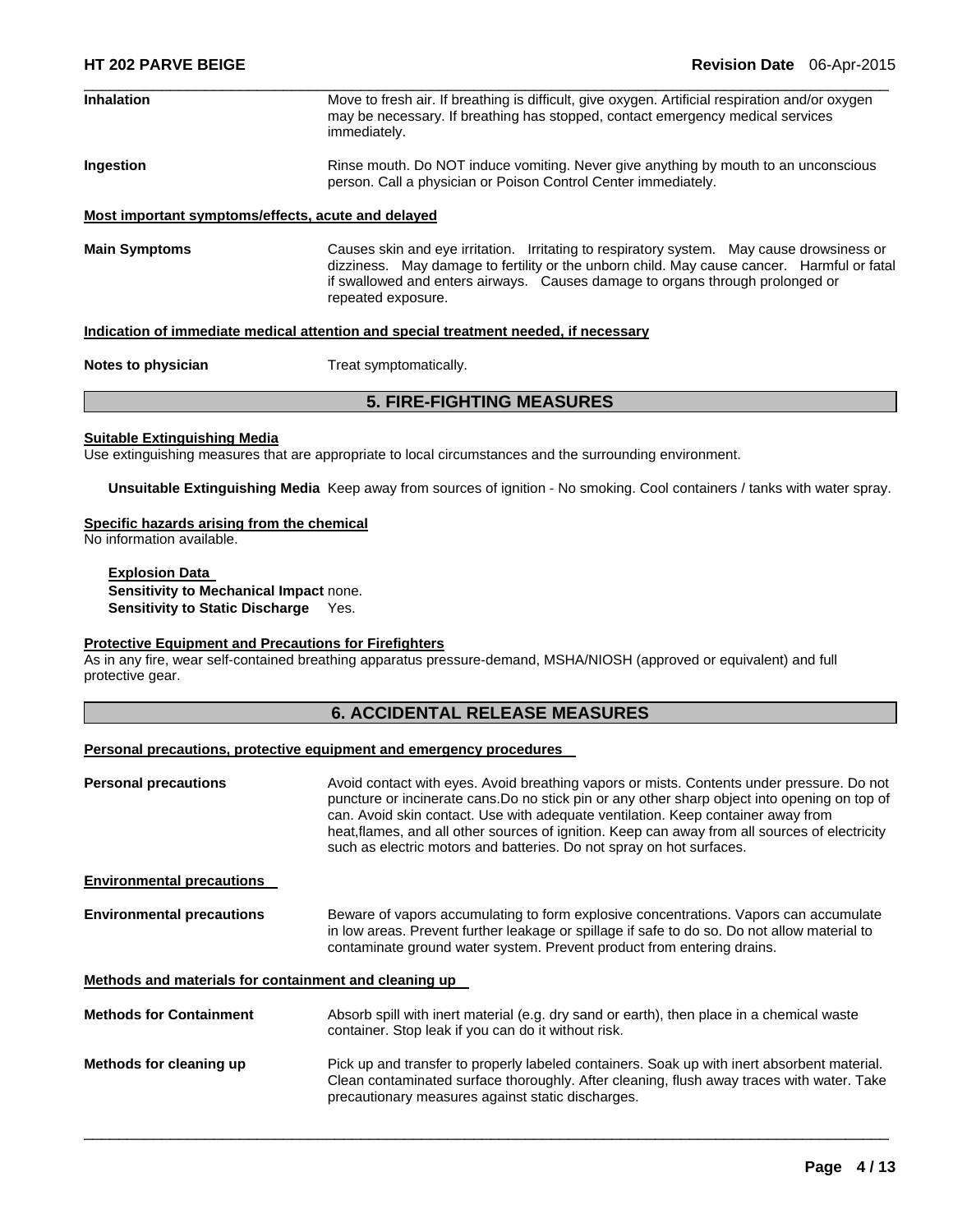# **7. HANDLING AND STORAGE AND STORAGE AND STORAGE AND STORAGE**

 $\Box$ 

# **Precautions for safe handling**

| Advice on safe handling                                      | Avoid contact with eyes. Avoid breathing vapors or mists. Contents under pressure. Do not<br>puncture or incinerate cans. Do not stick pin or any other sharp object into opening on top<br>of can.                               |  |  |
|--------------------------------------------------------------|-----------------------------------------------------------------------------------------------------------------------------------------------------------------------------------------------------------------------------------|--|--|
| Conditions for safe storage, including any incompatibilities |                                                                                                                                                                                                                                   |  |  |
| <b>Technical measures/Storage</b><br>conditions              | Keep container tightly closed in a dry and well-ventilated place. Keep away from open<br>flames, hot surfaces and sources of ignition. Keep locked-up. Keep out of the reach of<br>children. Keep in properly labeled containers. |  |  |
| Incompatible products                                        | Incompatible with strong acids and bases. Incompatible with oxidizing agents.                                                                                                                                                     |  |  |
| <b>Aerosol Level</b>                                         | 3                                                                                                                                                                                                                                 |  |  |
| ,                                                            |                                                                                                                                                                                                                                   |  |  |

### **8. EXPOSURE CONTROLS/PERSONAL PROTECTION**

#### **Control parameters**

| <b>Exposure Guidelines</b> |                          |                                           |                                            |
|----------------------------|--------------------------|-------------------------------------------|--------------------------------------------|
| <b>Chemical Name</b>       | <b>ACGIH TLV</b>         | <b>OSHA PEL</b>                           | <b>NIOSH IDLH</b>                          |
| <b>ACETONE</b>             | STEL: 750 ppm            | TWA: 1000 ppm                             | IDLH: 2500 ppm                             |
| 67-64-1                    | TWA: 500 ppm             | TWA: 2400 mg/m <sup>3</sup>               | TWA: 250 ppm                               |
|                            |                          | (vacated) TWA: 750 ppm                    | TWA: 590 mg/m <sup>3</sup>                 |
|                            |                          | (vacated) TWA: 1800 mg/m <sup>3</sup>     |                                            |
|                            |                          | (vacated) STEL: 2400 mg/m <sup>3</sup>    |                                            |
|                            |                          | The acetone STEL does not apply           |                                            |
|                            |                          | to the cellulose acetate fiber            |                                            |
|                            |                          | industry. It is in effect for all other   |                                            |
|                            |                          | sectors                                   |                                            |
|                            |                          | (vacated) STEL: 1000 ppm                  |                                            |
| PROPANE/ISOBUTANE/N-BUTANE | 74-98-6: TWA: 1000 ppm   | 74-98-6: TWA: 1000 ppm                    | 74-98-6:IDLH: 2100 ppm                     |
| 68476-86-8                 | 106-97-8: STEL: 1000 ppm | TWA: 1800 mg/m <sup>3</sup>               | TWA: 1000 ppm                              |
|                            | 75-28-5: STEL: 1000 ppm  | (vacated) TWA: 1000 ppm                   | TWA: 1800 mg/m <sup>3</sup>                |
|                            |                          | (vacated) TWA: $1800 \text{ mg/m}^3$      | 106-97-8: TWA: 800 ppm                     |
|                            |                          | 106-97-8: (vacated) TWA: 800              | TWA: 1900 mg/m <sup>3</sup>                |
|                            |                          | ppm                                       | 75-28-5: TWA: 800 ppm                      |
|                            |                          | (vacated) TWA: 1900 mg/m <sup>3</sup>     | TWA: 1900 mg/m <sup>3</sup>                |
|                            |                          |                                           |                                            |
| <b>TOLUENE</b>             | TWA: 20 ppm              | TWA: 200 ppm                              | IDLH: 500 ppm                              |
| 108-88-3                   |                          | (vacated) TWA: 100 ppm                    | TWA: 100 ppm                               |
|                            |                          | (vacated) TWA: 375 mg/m <sup>3</sup>      | TWA: $375 \text{ mg/m}^3$                  |
|                            |                          | (vacated) STEL: 150 ppm                   | STEL: 150 ppm                              |
|                            |                          | (vacated) STEL: 560 mg/m <sup>3</sup>     | STEL: 560 mg/m <sup>3</sup>                |
|                            |                          | Ceiling: 300 ppm                          |                                            |
| <b>TITANIUM DIOXIDE</b>    | TWA: $10 \text{ mg/m}^3$ | TWA: $15 \text{ mg/m}^3$ total dust       | IDLH: 5000 mg/m <sup>3</sup>               |
| 13463-67-7                 |                          | (vacated) TWA: 10 mg/m <sup>3</sup> total |                                            |
|                            |                          | dust                                      |                                            |
| N-BUTYL ALCOHOL            | TWA: 20 ppm              | <b>TWA: 100 ppm</b>                       | IDLH: 1400 ppm                             |
| $71-36-3$                  |                          | TWA: $300 \text{ mg/m}^3$                 | Ceiling: 50 ppm                            |
|                            |                          | (vacated) S*                              | Ceiling: 150 mg/m <sup>3</sup>             |
|                            |                          | (vacated) Ceiling: 50 ppm                 |                                            |
|                            |                          | (vacated) Ceiling: 150 mg/m <sup>3</sup>  |                                            |
| <b>CALCIUM CARBONATE</b>   |                          | TWA: 15 $mq/m3$ total dust                | TWA: $10 \text{ mg/m}^3$<br>total dust     |
| 1317-65-3                  |                          | TWA: $5 \text{ mg/m}^3$ respirable        | TWA: $5 \text{ mg/m}^3$<br>respirable dust |
|                            |                          | fraction                                  |                                            |
|                            |                          | (vacated) TWA: 15 mg/m <sup>3</sup> total |                                            |
|                            |                          | dust                                      |                                            |
|                            |                          | (vacated) TWA: 5 mg/m <sup>3</sup>        |                                            |
|                            |                          | respirable fraction                       |                                            |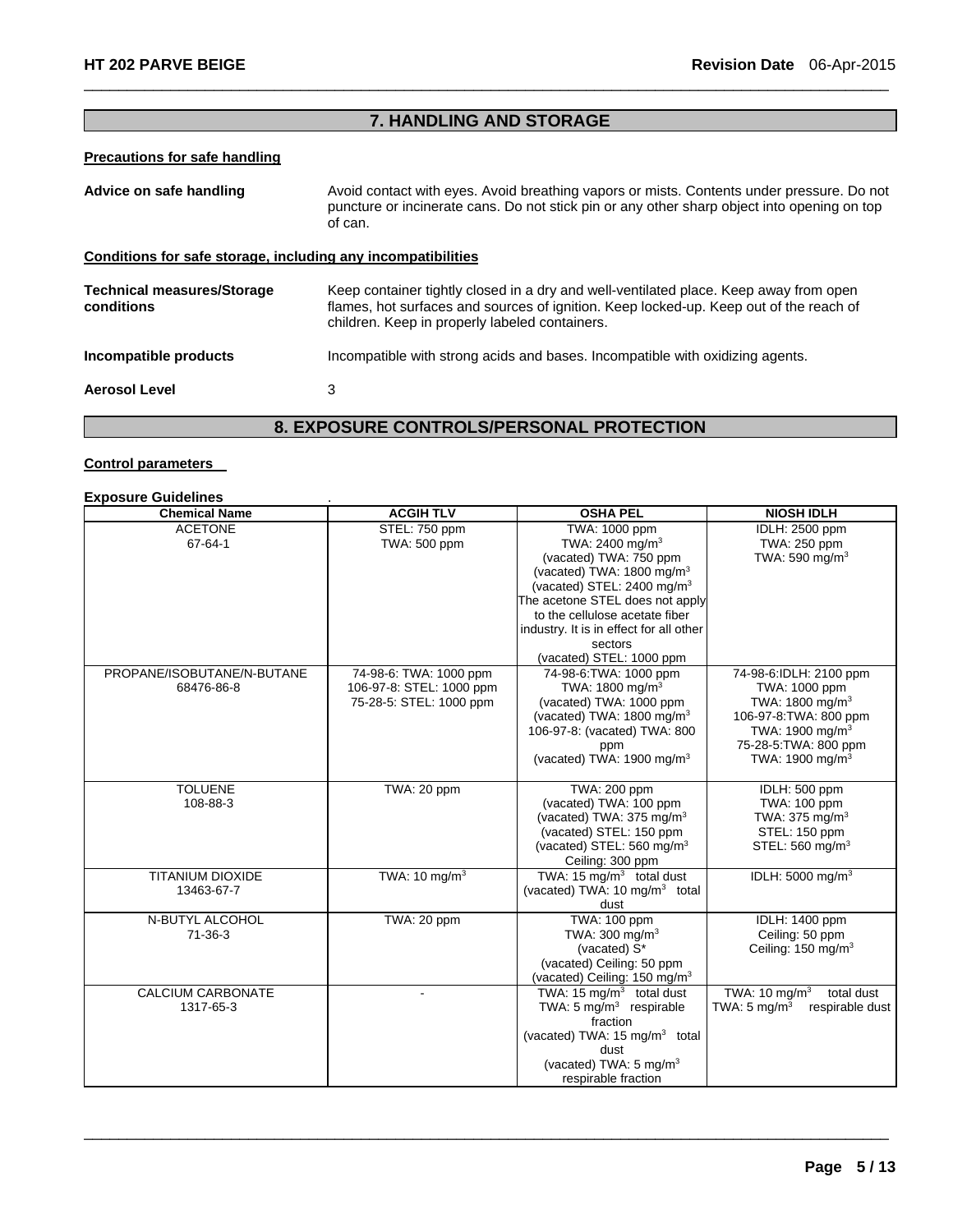#### **HT 202 PARVE BEIGE Revision Date** 06-Apr-2015

| <b>MAGNESIUM SILICATE</b> | TWA: $2 \text{ mg/m}^3$ particulate matter | (vacated) TWA: 2 mg/m <sup>3</sup>    | IDLH: 1000 mg/m <sup>3</sup>           |
|---------------------------|--------------------------------------------|---------------------------------------|----------------------------------------|
| 14807-96-6                | containing no asbestos and <1%             | respirable dust <1% Crystalline       | TWA: 2 mg/m <sup>3</sup> containing no |
|                           | crystalline silica, respirable             | silica, containing no Asbestos        | Asbestos and <1% Quartz                |
|                           | fraction                                   | TWA: 20 mppcf if 1% Quartz or         | respirable dust                        |
|                           |                                            | more, use Quartz limit                |                                        |
| 2-BUTANONE                | STEL: 300 ppm                              | TWA: 200 ppm                          | <b>IDLH: 3000 ppm</b>                  |
| 78-93-3                   | TWA: 200 ppm                               | TWA: 590 mg/m <sup>3</sup>            | TWA: 200 ppm                           |
|                           |                                            | (vacated) TWA: 200 ppm                | TWA: 590 mg/m <sup>3</sup>             |
|                           |                                            | (vacated) TWA: 590 mg/m <sup>3</sup>  | STEL: 300 ppm                          |
|                           |                                            | (vacated) STEL: 300 ppm               | STEL: 885 mg/m <sup>3</sup>            |
|                           |                                            | (vacated) STEL: 885 mg/m <sup>3</sup> |                                        |
| <b>XYLENE</b>             | STEL: 150 ppm                              | TWA: 100 ppm                          |                                        |
| 1330-20-7                 | TWA: 100 ppm                               | TWA: 435 mg/m <sup>3</sup>            |                                        |
|                           |                                            | (vacated) TWA: 100 ppm                |                                        |
|                           |                                            | (vacated) TWA: $435 \text{ mg/m}^3$   |                                        |
|                           |                                            | (vacated) STEL: 150 ppm               |                                        |
|                           |                                            | (vacated) STEL: $655 \text{ mg/m}^3$  |                                        |
| ETHYL BENZENE             | TWA: 20 ppm                                | TWA: 100 ppm                          | IDLH: 800 ppm                          |
| $100 - 41 - 4$            |                                            | TWA: $435 \text{ mg/m}^3$             | TWA: 100 ppm                           |
|                           |                                            | (vacated) TWA: 100 ppm                | TWA: 435 mg/m $3$                      |
|                           |                                            | (vacated) TWA: 435 mg/m <sup>3</sup>  | STEL: 125 ppm                          |
|                           |                                            | (vacated) STEL: 125 ppm               | STEL: 545 mg/m <sup>3</sup>            |
|                           |                                            | (vacated) STEL: $545 \text{ mg/m}^3$  |                                        |
| METHYL ISOBUTYL KETONE    | STEL: 75 ppm                               | TWA: 100 ppm                          | IDLH: 500 ppm                          |
| 108-10-1                  | TWA: 20 ppm                                | TWA: 410 mg/m <sup>3</sup>            | TWA: 50 ppm                            |
|                           |                                            | (vacated) TWA: 50 ppm                 | TWA: 205 mg/m <sup>3</sup>             |
|                           |                                            | (vacated) TWA: $205 \text{ mg/m}^3$   | STEL: 75 ppm                           |
|                           |                                            | (vacated) STEL: 75 ppm                | STEL: $300 \text{ mg/m}^3$             |
|                           |                                            | (vacated) STEL: 300 mg/m <sup>3</sup> |                                        |

*ACGIH: (American Conference of Governmental Industrial Hygienists) OSHA: (Occupational Safety & Health Administration) NIOSH IDLH: Immediately Dangerous to Life or Health* 

**Other Exposure Guidelines** Vacated limits revoked by the Court of Appeals decision in AFL-CIO v. OSHA, 965 F.2d 962 (11th Cir., 1992).

#### **Exposure controls**

| Showers              |
|----------------------|
| Eyewash stations     |
| Ventilation systems. |
|                      |

#### **Individual protection measures, such as personal protective equipment**

**Eye/Face Protection** Safety glasses with side-shields.

**Skin and body protection** Chemical resistant apron. Protective gloves.

**Respiratory protection** If exposure limits are exceeded or irritation is experienced, NIOSH/MSHA approved respiratory protection should be worn. Positive-pressure supplied air respirators may be required for high airborne contaminant concentrations. Respiratory protection must be provided in accordance with current local regulations.

**Hygiene measures** Handle in accordance with good industrial hygiene and safety practice.

# **9. PHYSICAL AND CHEMICAL PROPERTIES**

#### **Physical and chemical properties**

| <b>Physical state</b><br>Appearance<br>Color | Aerosol<br>opaque<br>parve beige | Odor<br><b>Odor Threshold</b> | Solvent<br>No information available |
|----------------------------------------------|----------------------------------|-------------------------------|-------------------------------------|
| <b>Property</b>                              | Values                           | • Methods<br><b>Remarks</b>   |                                     |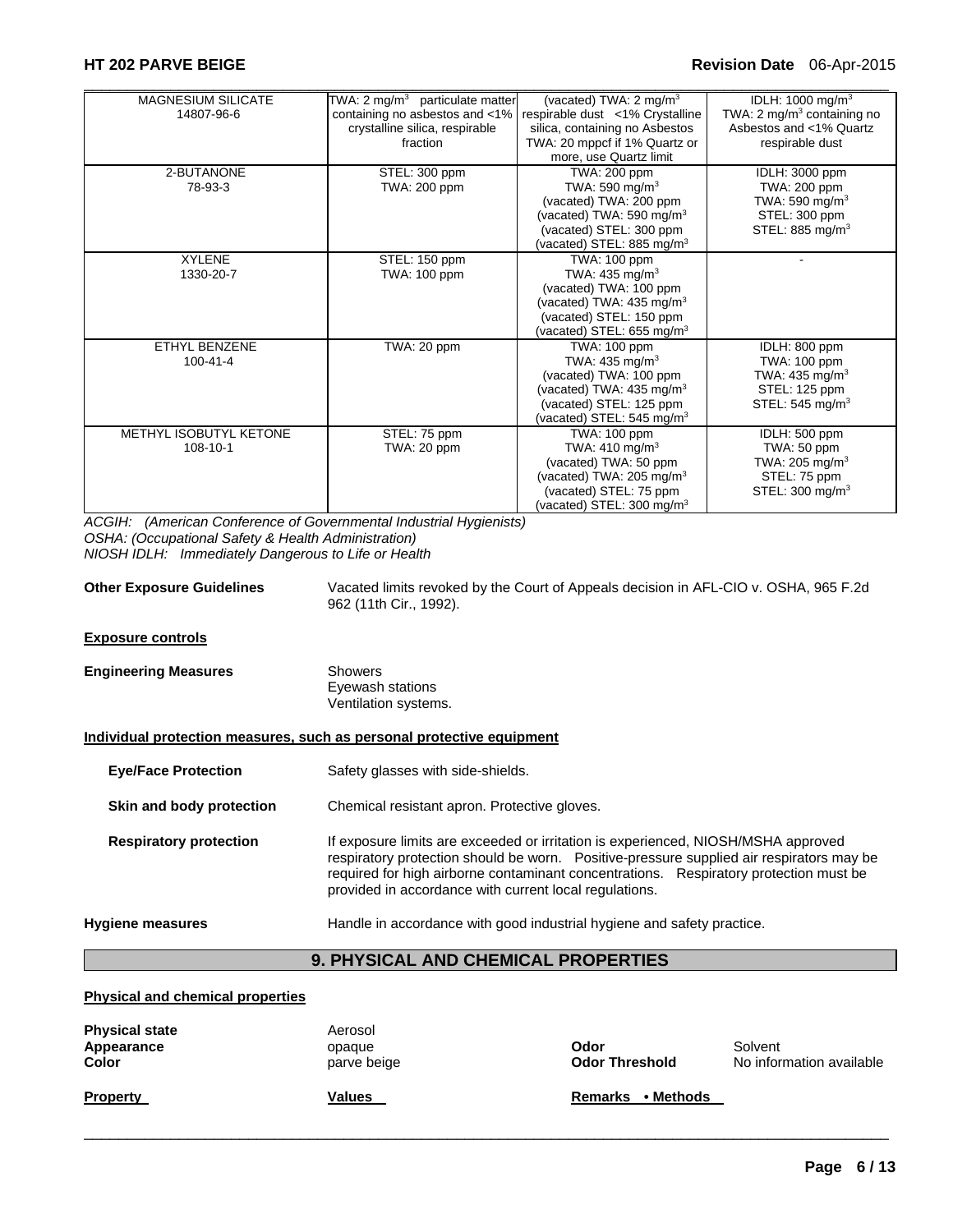| рH                                                             | No information available |                     |  |
|----------------------------------------------------------------|--------------------------|---------------------|--|
| Melting/freezing point                                         | No information available |                     |  |
| Boiling point/boiling range                                    | No information available |                     |  |
| <b>Flash Point</b>                                             | -97 °C / -142 °F         | Based on propellant |  |
| <b>Evaporation rate</b>                                        | No information available |                     |  |
| Flammability (solid, gas)                                      | No information available |                     |  |
| <b>Flammability Limits in Air</b>                              |                          |                     |  |
| upper flammability limit                                       | No information available |                     |  |
| lower flammability limit                                       | No information available |                     |  |
| Vapor pressure                                                 | No information available |                     |  |
| Vapor density                                                  | No information available |                     |  |
| <b>Specific Gravity</b>                                        | 0.834                    |                     |  |
| <b>Water solubility</b>                                        | Practically insoluble    |                     |  |
| Partition coefficient: n-octanol/waterNo information available |                          |                     |  |
| <b>Autoignition temperature</b>                                | No information available | Not applicable      |  |
| <b>Decomposition temperature</b>                               | No information available |                     |  |
| <b>Viscosity</b>                                               | No information available |                     |  |
| <b>Explosive properties</b>                                    | No information available |                     |  |
| <b>Other information</b>                                       |                          |                     |  |
| <b>VOC Content(%)</b>                                          | 53.74                    |                     |  |
|                                                                |                          |                     |  |

### **Reactivity**

No data available

#### **Chemical stability**

Stable under recommended storage conditions.

#### **Possibility of hazardous reactions**

None under normal processing.

#### **Conditions to Avoid**

Extremes of temperature and direct sunlight. Keep away from open flames, hot surfaces and sources of ignition. Keep away from children.

**10. STABILITY AND REACTIVITY** 

#### **Incompatible Materials**

Incompatible with strong acids and bases. Incompatible with oxidizing agents.

#### **Hazardous Decomposition Products**

None known based on information supplied.

# **11. TOXICOLOGICAL INFORMATION**

# **Information on likely routes of exposure**

# **Product Information**

| <b>Inhalation</b>   | Vapors may irritate throat and respiratory system. May cause drownsiness and dizziness<br>based on components. May cause irritation of respiratory tract. Avoid breathing vapors or<br>mists. |
|---------------------|-----------------------------------------------------------------------------------------------------------------------------------------------------------------------------------------------|
| Eye contact         | Irritating to eyes. Avoid contact with eyes.                                                                                                                                                  |
| <b>Skin contact</b> | Irritating to skin. Repeated exposure may cause skin dryness or cracking. Prolonged skin<br>contact may defat the skin and produce dermatitis. Avoid contact with skin.                       |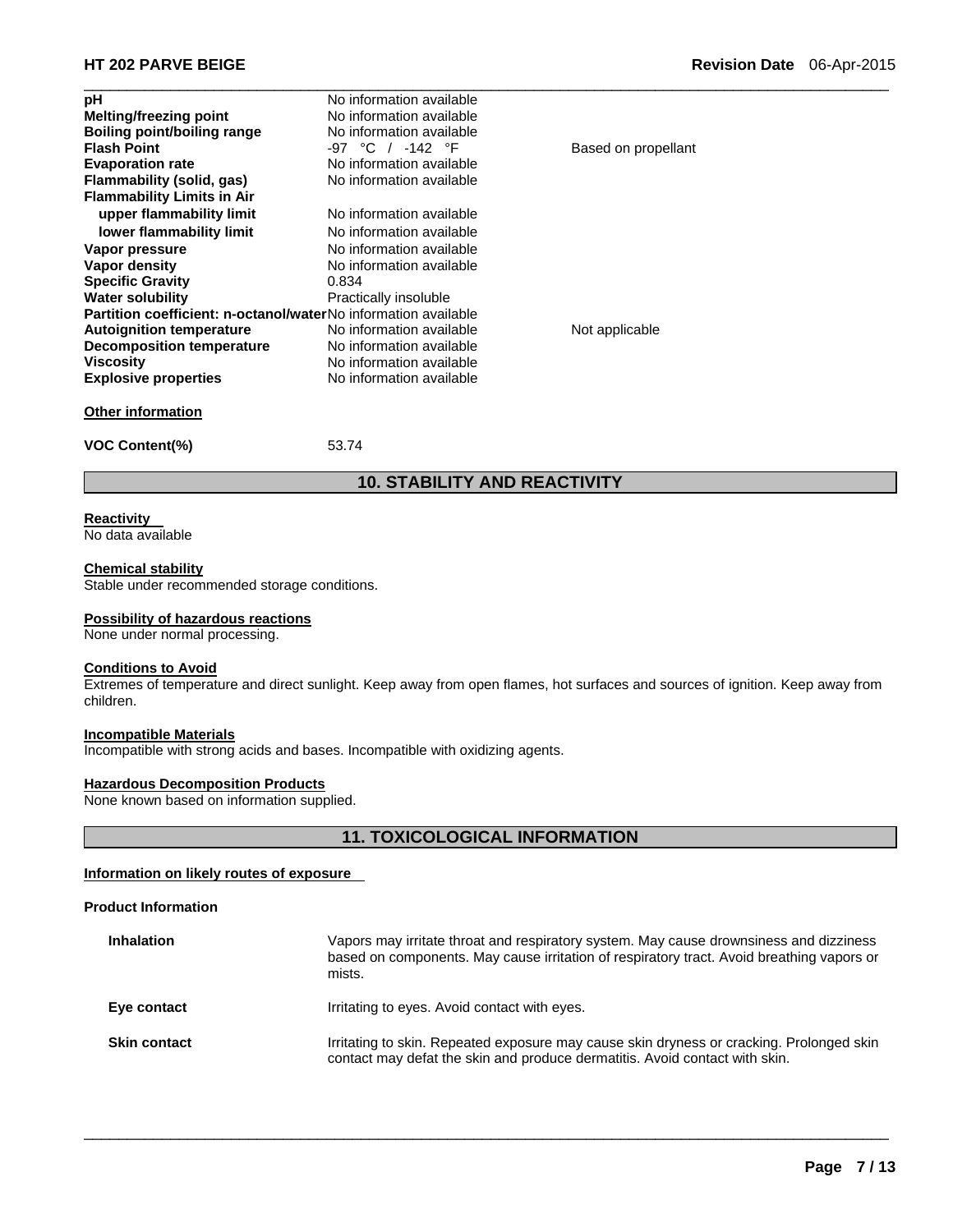**Ingestion May be harmful if swallowed. Aspiration into the lungs during swallowing may cause serious** lung damage which may be fatal.

#### **Component Information**

| <b>Chemical Name</b>                   | LD50 Oral             | LD50 Dermal                | <b>LC50 Inhalation</b>                  |
|----------------------------------------|-----------------------|----------------------------|-----------------------------------------|
| <b>ACETONE</b><br>67-64-1              | $= 5800$ mg/kg        | 20,000 mg/kg (Rabbit)      | $= 50100$ mg/m <sup>3</sup><br>Rat) 8 h |
| <b>TOLUENE</b>                         | Rat)                  | $= 12000$ mg/kg            | (Rat) 4 h                               |
| 108-88-3                               | = 2600 mg/kg          | Rabbit)                    | $= 12.5$ mg/L                           |
| <b>TITANIUM DIOXIDE</b><br>13463-67-7  | > 10000 mg/kg<br>Rat) | $\overline{\phantom{a}}$   |                                         |
| <b>N-BUTYL ALCOHOL</b>                 | Rat)                  | (Rabbit)                   | (Rat) 4 h                               |
| 71-36-3                                | $= 700$ mg/kg         | $= 3402 \text{ mg/kg}$     | $>8000$ ppm                             |
| 2-BUTANONE                             | $= 2483$ mg/kg        | (Rabbit)                   | Rat) 4 h                                |
| 78-93-3                                | Rat)                  | $= 5000$ mg/kg             | $= 11700$ ppm                           |
| XYLENE                                 | $= 3500$ mg/kg        | > 4350 mg/kg               | Rat ) 4 h                               |
| 1330-20-7                              | Rat)                  | (Rabbit)                   | $= 29.08$ mg/L                          |
| <b>ETHYL BENZENE</b><br>$100 - 41 - 4$ |                       | $= 15400$ mg/kg<br>Rabbit) |                                         |
| <b>METHYL ISOBUTYL KETONE</b>          | Rat)                  | (Rabbit)                   | Rat ) 4 h                               |
| 108-10-1                               | $= 2080$ mg/kg        | $= 3000$ mg/kg             | $= 8.2$ mg/L                            |

 $\Box$ 

#### **Information on toxicological effects**

**Symptoms** Symptoms of overexposure may be headache, dizziness, tiredness, nausea and vomiting. Irritating to respiratory system. Causes serious eye irritation.Irritating to skin. May be harmful or fatal if ingested.

### **Delayed and immediate effects as well as chronic effects from short and long-term exposure**

| <b>Skin corrosion/irritation</b> | Irritating to skin. |                                                                                      |            |             |
|----------------------------------|---------------------|--------------------------------------------------------------------------------------|------------|-------------|
| Eye damage/irritation            | Irritating to eyes. |                                                                                      |            |             |
| <b>Irritation</b>                |                     | Moderately irritating to eyes, skin and respiratory system.                          |            |             |
| <b>Sensitization</b>             |                     | None known.                                                                          |            |             |
| <b>Germ Cell Mutagenicity</b>    |                     | None known.                                                                          |            |             |
| Carcinogenicity                  |                     | The table below indicates whether each agency has evaluated a listed ingredient as a |            |             |
|                                  | carcinogen.         |                                                                                      |            |             |
| <b>Chemical Name</b>             | <b>ACGIH</b>        | <b>IARC</b>                                                                          | <b>NTP</b> | <b>OSHA</b> |

| <b>UNDERLIGATION</b>                                | <b>AVVIII</b>  | mw       | .              | "''                      |
|-----------------------------------------------------|----------------|----------|----------------|--------------------------|
| <b>TOLUENE</b>                                      | -              | Group 3  |                |                          |
| 108-88-3                                            |                |          |                |                          |
| <b>TITANIUM DIOXIDE</b><br>13463-67-7               | ۰              | 2B       | ۰              | $\overline{\phantom{a}}$ |
| <b>MAGNESIUM SILICATE</b><br>14807-96-6             | ۰              | Group 3  | ۰              |                          |
| <b>XYLENE</b><br>1330-20-7                          | ٠              | Group 3  |                | -                        |
| <b>ETHYL BENZENE</b><br>100-41-4                    | A <sub>3</sub> | Group 2B |                | -                        |
| <b>METHYL ISOBUTYL</b><br><b>KETONE</b><br>108-10-1 | A <sub>3</sub> | Group 2B | $\blacksquare$ | -                        |

 $\Box$ 

*ACGIH: (American Conference of Governmental Industrial Hygienists)* 

*A3 - Animal Carcinogen* 

*IARC: (International Agency for Research on Cancer)* 

*Group 2B - Possibly Carcinogenic to Humans* 

*Group 3 - Not Classifiable as to Carcinogenicity in Humans OSHA: (Occupational Safety & Health Administration)* 

*X - Present* 

**Specific target organ systemic toxicity (single exposure) Specific target organ systemic toxicity (repeated exposure)** 

**Reproductive toxicity** Product is or contains a chemical which is a known or suspected reproductive hazard. May cause respiratory irritation. May cause drowsiness and dizziness.

May cause damage to organs through prolonged or repeated exposure.

**Chronic toxicity May cause adverse liver effects.**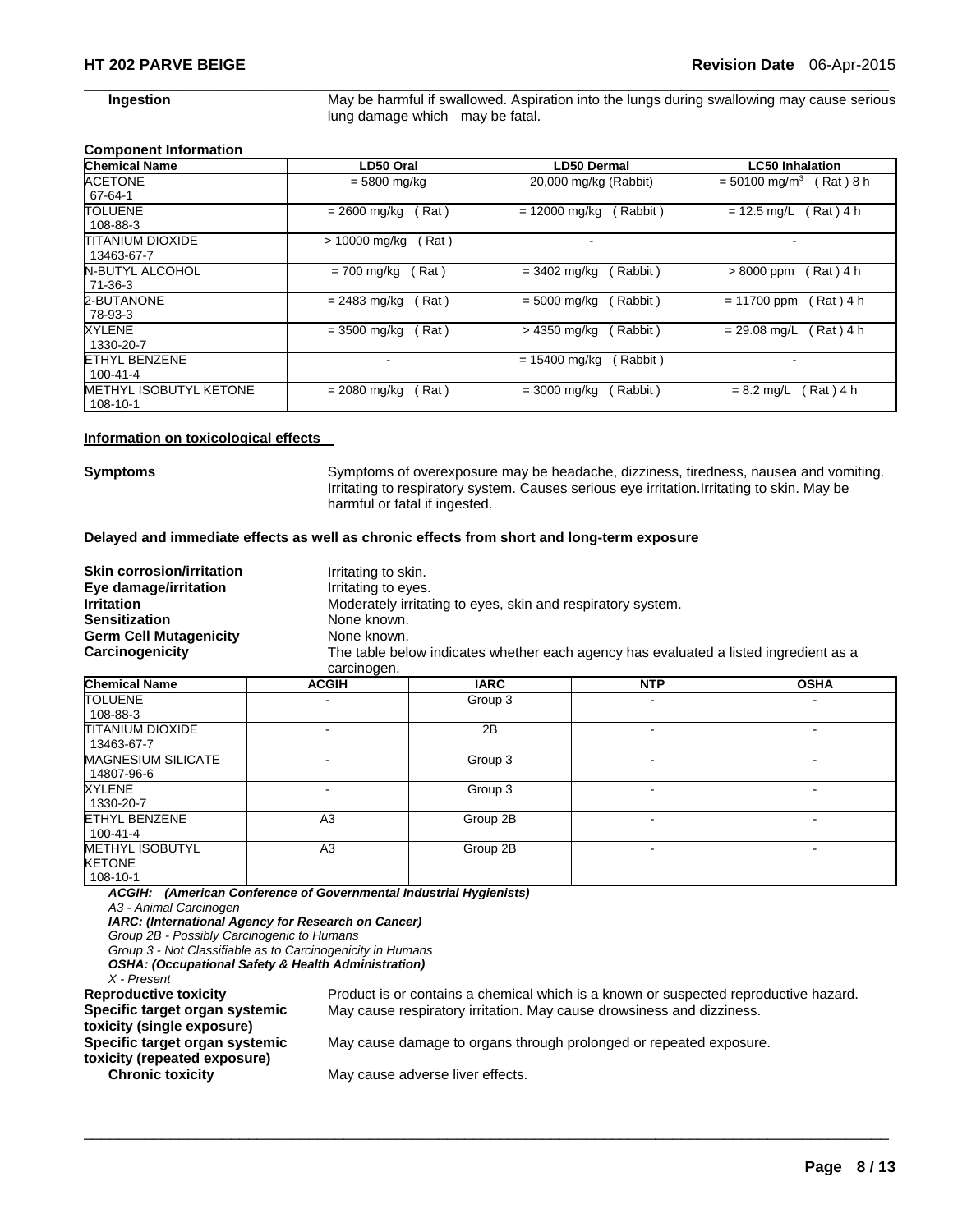| <b>Target Organ Effects</b> | Central nervous system, Central Vascular System (CVS), Eyes, Kidney, Liver, Lungs,       |
|-----------------------------|------------------------------------------------------------------------------------------|
|                             | Respiratory system, Skin.                                                                |
| <b>Neurological effects</b> | Intentional misuse by deliberately concentrating and inhaling contents may be harmful or |
|                             | fatal.                                                                                   |
| <b>Aspiration hazard</b>    | May be fatal if swallowed and enters airways.                                            |
|                             |                                                                                          |

### **Numerical measures of toxicity - Product Information**

**Unknown Acute Toxicity** 7.22E-06% of the mixture consists of ingredient(s) of unknown toxicity **The following values are calculated based on chapter 3.1 of the GHS document** . **ATEmix (oral)** 21982 mg/kg **ATEmix (dermal)** 11861 mg/kg **ATEmix (inhalation-gas)** 871844 mg/l **ATEmix (inhalation-dust/mist)** 94.7 mg/l

# **12. ECOLOGICAL INFORMATION**

### **Ecotoxicity**

| <b>Chemical Name</b>      | <b>Toxicity to algae</b>  | <b>Toxicity to fish</b>        | <b>Toxicity to</b> | Toxicity to daphnia and     |
|---------------------------|---------------------------|--------------------------------|--------------------|-----------------------------|
|                           |                           |                                | microorganisms     | other aquatic invertebrates |
| <b>ACETONE</b>            |                           | 4.74 - 6.33 mL/L LC50          |                    | 10294 - 17704 mg/L EC50     |
| 67-64-1                   |                           | Oncorhynchus mykiss 96h        |                    | Daphnia magna 48h Static    |
|                           |                           | 6210 - 8120 mg/L LC50          |                    | 12600 - 12700 mg/L EC50     |
|                           |                           | Pimephales promelas 96h        |                    | Daphnia magna 48h           |
|                           |                           | static 8300 mg/L LC50          |                    |                             |
|                           |                           | Lepomis macrochirus 96h        |                    |                             |
| PROPANE/ISOBUTANE/N-      |                           |                                |                    |                             |
| <b>BUTANE</b>             |                           |                                |                    |                             |
| 68476-86-8                |                           |                                |                    |                             |
| <b>TOLUENE</b>            | 433 mg/L EC50             | 11.0 - 15.0 mg/L LC50          | $\blacksquare$     | 5.46 - 9.83 mg/L EC50       |
| 108-88-3                  | Pseudokirchneriella       | Lepomis macrochirus 96h        |                    | Daphnia magna 48h Static    |
|                           | subcapitata 96h 12.5 mg/L | static 14.1 - 17.16 mg/L       |                    | 11.5 mg/L EC50 Daphnia      |
|                           | EC50 Pseudokirchneriella  | LC50 Oncorhynchus mykiss       |                    | magna 48h                   |
|                           | subcapitata 72h static    | 96h static 15.22 - 19.05 mg/L  |                    |                             |
|                           |                           | LC50 Pimephales promelas       |                    |                             |
|                           |                           | 96h flow-through 5.89 - 7.81   |                    |                             |
|                           |                           | mg/L LC50 Oncorhynchus         |                    |                             |
|                           |                           | mykiss 96h flow-through        |                    |                             |
|                           |                           | 50.87 - 70.34 mg/L LC50        |                    |                             |
|                           |                           | Poecilia reticulata 96h static |                    |                             |
|                           |                           | 12.6 mg/L LC50 Pimephales      |                    |                             |
|                           |                           | promelas 96h static 28.2       |                    |                             |
|                           |                           |                                |                    |                             |
|                           |                           | mg/L LC50 Poecilia             |                    |                             |
|                           |                           | reticulata 96h semi-static 5.8 |                    |                             |
|                           |                           | mg/L LC50 Oncorhynchus         |                    |                             |
|                           |                           | mykiss 96h semi-static 54      |                    |                             |
|                           |                           | mg/L LC50 Oryzias latipes      |                    |                             |
|                           |                           | 96h static                     |                    |                             |
| N-BUTYL ALCOHOL           | 500 mg/L EC50             | 100000 - 500000 µg/L LC50      |                    | 1897 - 2072 mg/L EC50       |
| $71 - 36 - 3$             | Desmodesmus subspicatus   | Lepomis macrochirus 96h        |                    | Daphnia magna 48h Static    |
|                           | 96h 500 mg/L EC50         | static 1730 - 1910 mg/L        |                    | 1983 mg/L EC50 Daphnia      |
|                           | Desmodesmus subspicatus   | LC50 Pimephales promelas       |                    | magna 48h                   |
|                           | 72h                       | 96h static 1740 mg/L LC50      |                    |                             |
|                           |                           | Pimephales promelas 96h        |                    |                             |
|                           |                           | flow-through 1910000 µg/L      |                    |                             |
|                           |                           | LC50 Pimephales promelas       |                    |                             |
|                           |                           | 96h static                     |                    |                             |
| <b>MAGNESIUM SILICATE</b> |                           | 100 g/L LC50 Brachydanio       |                    |                             |
| 14807-96-6                |                           | rerio 96h semi-static          |                    |                             |
| 2-BUTANONE                |                           | 3130 - 3320 mg/L LC50          |                    | 4025 - 6440 mg/L EC50       |
| 78-93-3                   |                           | Pimephales promelas 96h        |                    | Daphnia magna 48h Static    |
|                           |                           | flow-through                   |                    | 5091 mg/L EC50 Daphnia      |
|                           |                           |                                |                    | magna 48h 520 mg/L EC50     |
|                           |                           |                                |                    | Daphnia magna 48h           |
|                           |                           |                                |                    |                             |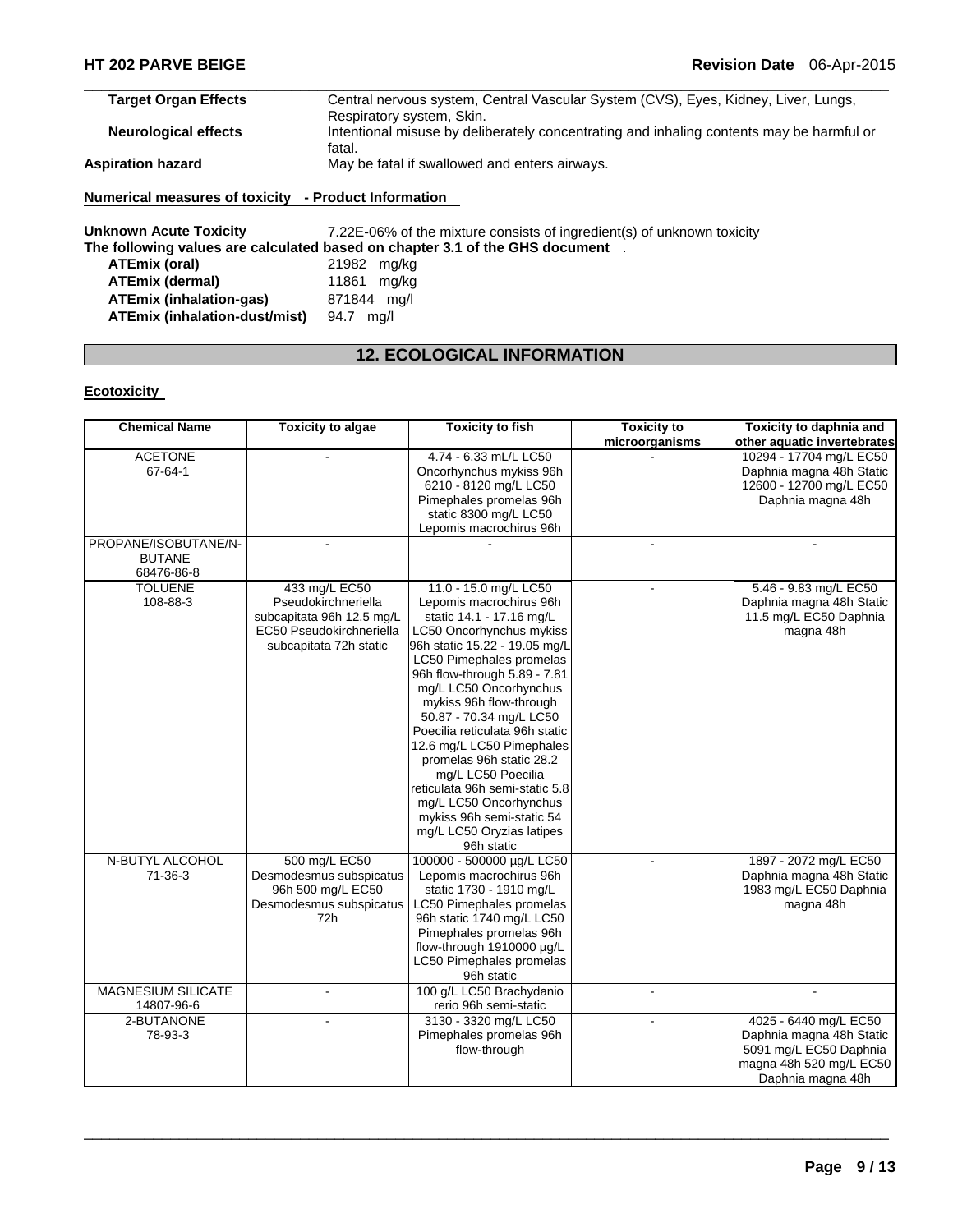# **HT 202 PARVE BEIGE Revision Date** 06-Apr-2015

| <b>XYLENE</b>          |                              | 13.1 - 16.5 mg/L LC50          | 0.6 mg/L LC50 Gammarus      |
|------------------------|------------------------------|--------------------------------|-----------------------------|
| 1330-20-7              |                              | Lepomis macrochirus 96h        | lacustris 48h 3.82 mg/L     |
|                        |                              | flow-through 13.5 - 17.3       | EC50 water flea 48h         |
|                        |                              | mg/L LC50 Oncorhynchus         |                             |
|                        |                              | mykiss 96h 2.661 - 4.093       |                             |
|                        |                              | mg/L LC50 Oncorhynchus         |                             |
|                        |                              | mykiss 96h static 23.53 -      |                             |
|                        |                              | 29.97 mg/L LC50                |                             |
|                        |                              | Pimephales promelas 96h        |                             |
|                        |                              | static 30.26 - 40.75 mg/L      |                             |
|                        |                              | LC50 Poecilia reticulata 96h   |                             |
|                        |                              | static 7.711 - 9.591 mg/L      |                             |
|                        |                              | LC50 Lepomis macrochirus       |                             |
|                        |                              | 96h static 13.4 mg/L LC50      |                             |
|                        |                              | Pimephales promelas 96h        |                             |
|                        |                              | flow-through 19 mg/L LC50      |                             |
|                        |                              | Lepomis macrochirus 96h        |                             |
|                        |                              | 780 mg/L LC50 Cyprinus         |                             |
|                        |                              | carpio 96h semi-static 780     |                             |
|                        |                              | mg/L LC50 Cyprinus carpio      |                             |
|                        |                              | 96h                            |                             |
| <b>ETHYL BENZENE</b>   | 4.6 mg/L EC50                | 11.0 - 18.0 mg/L LC50          | 1.8 - 2.4 mg/L EC50 Daphnia |
| $100 - 41 - 4$         | Pseudokirchneriella          | Oncorhynchus mykiss 96h        | magna 48h                   |
|                        | subcapitata 72h 438 mg/L     | static 7.55 - 11 mg/L LC50     |                             |
|                        | EC50 Pseudokirchneriella     | Pimephales promelas 96h        |                             |
|                        | subcapitata 96h 2.6 - 11.3   | flow-through 9.1 - 15.6 mg/L   |                             |
|                        | mg/L EC50                    | LC50 Pimephales promelas       |                             |
|                        | Pseudokirchneriella          | 96h static 32 mg/L LC50        |                             |
|                        | subcapitata 72h static 1.7 - | Lepomis macrochirus 96h        |                             |
|                        | 7.6 mg/L EC50                | static 4.2 mg/L LC50           |                             |
|                        | Pseudokirchneriella          | Oncorhynchus mykiss 96h        |                             |
|                        | subcapitata 96h static       | semi-static 9.6 mg/L LC50      |                             |
|                        |                              | Poecilia reticulata 96h static |                             |
| <b>METHYL ISOBUTYL</b> | 400 mg/L EC50                | 496 - 514 mg/L LC50            | 170 mg/L EC50 Daphnia       |
| <b>KETONE</b>          | Pseudokirchneriella          | Pimephales promelas 96h        | magna 48h                   |
| 108-10-1               | subcapitata 96h              | flow-through                   |                             |

#### **Persistence and degradability**

No information available.

#### **Bioaccumulation**

No information available.

| <b>Chemical Name</b>       | log Pow |
|----------------------------|---------|
| <b>ACETONE</b>             | $-0.24$ |
| 67-64-1                    |         |
| PROPANE/ISOBUTANE/N-BUTANE | 2.8     |
| 68476-86-8                 |         |
| <b>TOLUENE</b>             | 2.65    |
| 108-88-3                   |         |
| N-BUTYL ALCOHOL            | 0.785   |
| 71-36-3                    |         |
| 2-BUTANONE                 | 0.29    |
| 78-93-3                    |         |
| <b>XYLENE</b>              | 3.15    |
| 1330-20-7                  |         |
| ETHYL BENZENE              | 3.118   |
| $100 - 41 - 4$             |         |
| METHYL ISOBUTYL KETONE     | 1.19    |
| 108-10-1                   |         |

**Other adverse effects** No information available

# **13. DISPOSAL CONSIDERATIONS**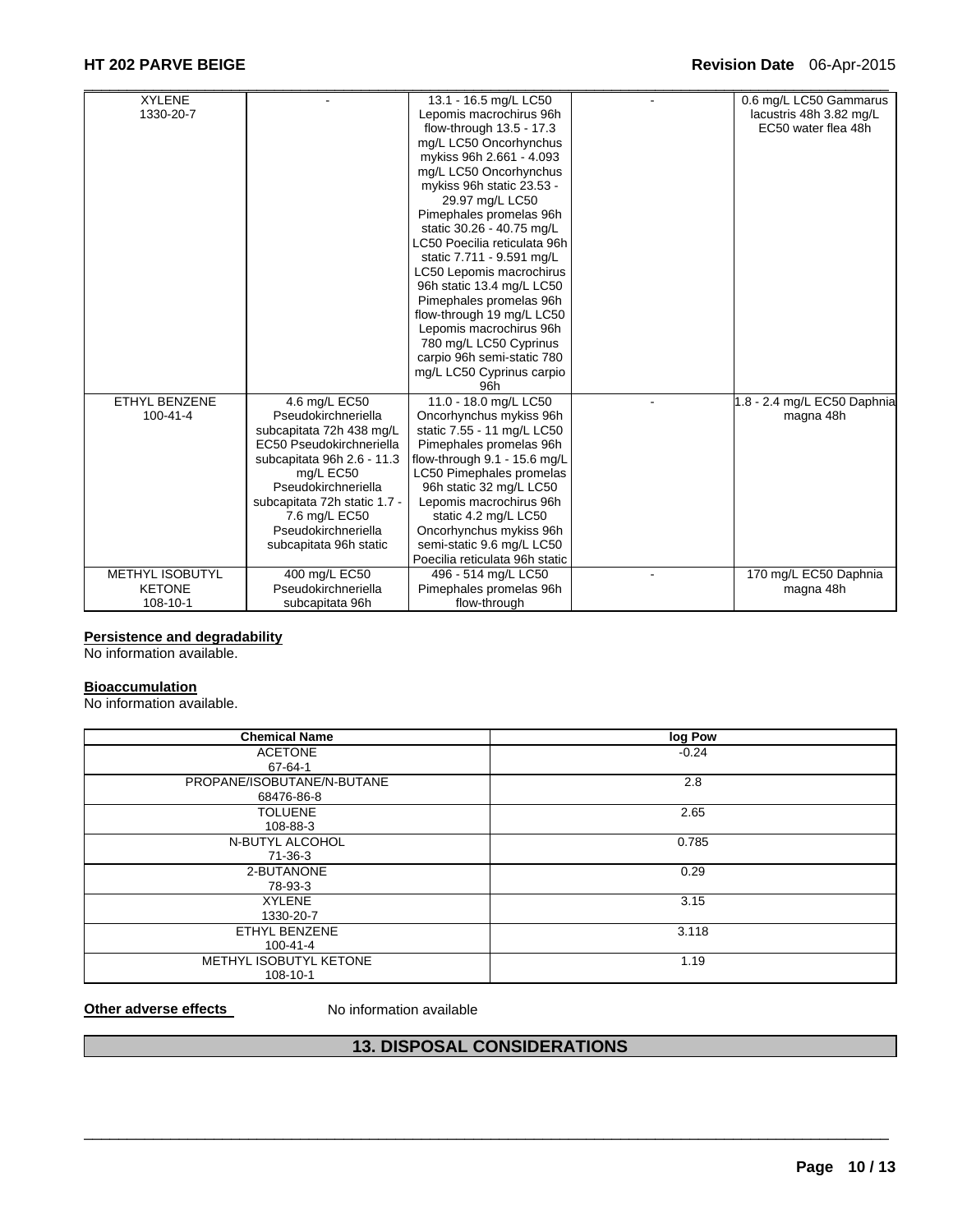| <b>Waste treatment</b>        |                                                                                                      |
|-------------------------------|------------------------------------------------------------------------------------------------------|
| <b>Waste Disposal Methods</b> | This material, as supplied, is a hazardous waste according to federal regulations (40 CFR<br>$261$ . |
| Contaminated packaging        | Do not re-use empty containers.                                                                      |

 $\Box$ 

# **14. TRANSPORT INFORMATION**

CONSUMER COMMODITY ORM-D or LIMITED QUANTITY

| IATA | UN1950. AEROSOLS. FLAMMABLE. 2.1. LTD. QTY. |
|------|---------------------------------------------|
| IMDG | UN1950, AEROSOLS, FLAMMABLE, 2.1, LTD. QTY. |

# **15. REGULATORY INFORMATION**

# **International Inventories**

| <b>Chemical Name</b>                    | <b>TSCA</b> | <b>DSL/NDSL</b> | <b>EINECS/ELI</b><br><b>NCS</b> | <b>ENCS</b> | <b>IECSC</b> | <b>KECL</b>               | <b>PICCS</b> | <b>AICS</b> |
|-----------------------------------------|-------------|-----------------|---------------------------------|-------------|--------------|---------------------------|--------------|-------------|
| <b>ACETONE</b>                          |             | x               | x                               | x           | X            | $\checkmark$<br>⋏         |              | X           |
| <b>PROPANE/ISOBUTAN</b><br>E/N-BUTANE   | x           | X               | X                               | Not listed  | X            | v<br>∧                    | x            | X           |
| <b>TOLUENE</b>                          | X           | X               | X                               | Χ           | X            | X                         | X            | X           |
| <b>TITANIUM DIOXIDE</b>                 | X           | X               | X                               | X           | X            | v<br>ᄉ                    |              | X           |
| N-BUTYL ALCOHOL                         | X           | X               | Χ                               | X           | X            | $\checkmark$<br>∧         | X            | X           |
| <b>CALCIUM</b><br><b>CARBONATE</b>      | X           | X               | X                               | X           | X            | X                         | X            | X           |
| <b>MAGNESIUM</b><br><b>SILICATE</b>     | X           | X               | X                               | x           | X            | X                         | X            | X           |
| 2-BUTANONE                              | X           | X               | X                               | X           | X            | X                         | X            | X           |
| <b>XYLENE</b>                           |             | х               | X                               | Χ           | x            | v<br>⋏                    | х            | X           |
| ETHYL BENZENE                           | X           | X               | $\checkmark$<br>⋏               | X           | X            | $\checkmark$<br>$\lambda$ | X            | X           |
| <b>METHYL ISOBUTYL</b><br><b>KETONE</b> | x           | x               | X                               | x           | X            | $\checkmark$<br>$\lambda$ | x            | X           |

 $\Box$ 

**Legend: TSCA** - United States Toxic Substances Control Act Section 8(b) Inventory

**DSL/NDSL** - Canadian Domestic Substances List/Non-Domestic Substances List

**EINECS/ELINCS** - European Inventory of Existing Commercial Chemical Substances/EU List of Notified Chemical Substances

**ENCS** - Japan Existing and New Chemical Substances

**CHINA** - China Inventory of Existing Chemical Substances

**KECL** - Korean Existing and Evaluated Chemical Substances

**PICCS** - Philippines Inventory of Chemicals and Chemical Substances

**AICS** - Australian Inventory of Chemical Substances

### **U.S. Federal Regulations**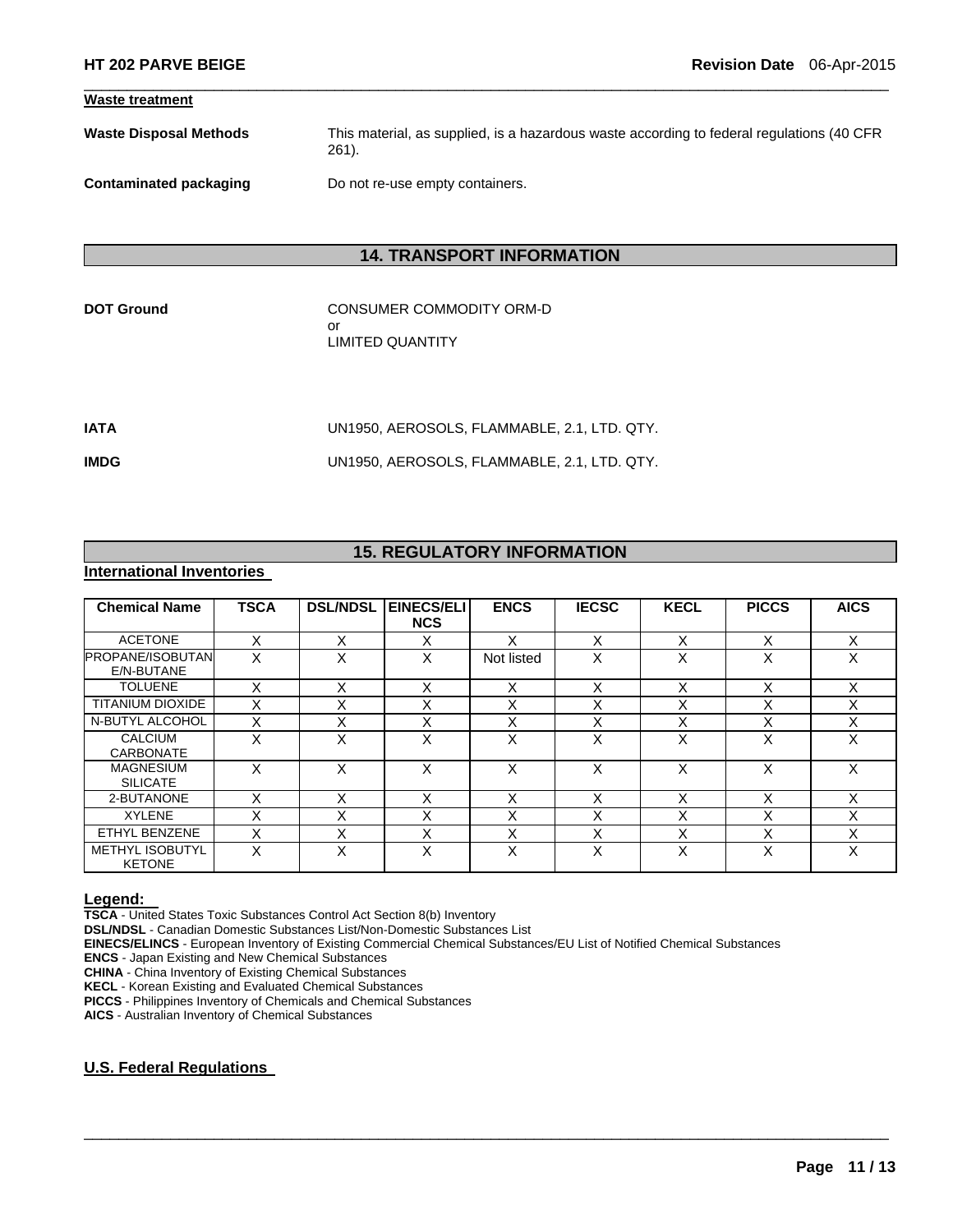# **SARA 313**

Section 313 of Title III of the Superfund Amendments and Reauthorization Act of 1986 (SARA). This product contains a chemical or chemicals which are subject to the reporting requirements of the Act and Title 40 of the Code of Federal Regulations, Part 372:

 $\Box$ 

| <b>Chemical Name</b>                     | <b>CAS-No</b>         | Weight %* | SARA 313 - Threshold<br>Values % |
|------------------------------------------|-----------------------|-----------|----------------------------------|
| TOLUENE - 108-88-3                       | 108-88-3              | $10 - 20$ | 1.0                              |
| N-BUTYL ALCOHOL - 71-36-3                | $71-36-3$             | $1 - 10$  | 1.0                              |
| XYLENE - 1330-20-7                       | 1330-20-7             | $1 - 10$  | 1.0                              |
| ETHYL BENZENE - 100-41-4                 | 100-41-4              | $0.1 - 1$ | 0.1                              |
| METHYL ISOBUTYL KETONE - 108-10-1        | 108-10-1<br>$0.1 - 1$ |           | 1.0                              |
| <b>SARA 311/312 Hazard Categories</b>    |                       |           |                                  |
| <b>Acute Health Hazard</b>               | Yes                   |           |                                  |
| <b>Chronic Health Hazard</b>             | Yes                   |           |                                  |
| <b>Fire Hazard</b>                       | Yes                   |           |                                  |
| <b>Sudden Release of Pressure Hazard</b> | Yes                   |           |                                  |
| <b>Reactive Hazard</b>                   | no                    |           |                                  |

# **Clean Water Act**

This product contains the following substances which are regulated pollutants pursuant to the Clean Water Act (40 CFR 122.21 and 40 CFR 122.42):

| <b>Chemical Name</b> | <b>CWA - Reportable</b><br>Quantities | <b>CWA - Toxic Pollutants</b> | <b>CWA - Priority Pollutants</b> | <b>CWA - Hazardous</b><br><b>Substances</b> |
|----------------------|---------------------------------------|-------------------------------|----------------------------------|---------------------------------------------|
| <b>TOLUENE</b>       | 1000 lb                               |                               |                                  |                                             |
| 108-88-3             |                                       |                               |                                  |                                             |
| <b>XYLENE</b>        | 100 <sub>1b</sub>                     |                               |                                  |                                             |
| 1330-20-7            |                                       |                               |                                  |                                             |
| ETHYL BENZENE        | 1000 lb                               |                               |                                  |                                             |
| $100 - 41 - 4$       |                                       |                               |                                  |                                             |

#### **CERCLA**

This material, as supplied, contains one or more substances regulated as a hazardous substance under the Comprehensive Environmental Response Compensation and Liability Act (CERCLA) (40 CFR 302):

| <b>Chemical Name</b>   | <b>Hazardous Substances RQs</b> | <b>Extremely Hazardous Substances</b><br><b>RQs</b> | RQ                               |
|------------------------|---------------------------------|-----------------------------------------------------|----------------------------------|
| <b>ACETONE</b>         | 5000 lb                         |                                                     | RQ 5000 lb final RQ              |
| $67 - 64 - 1$          |                                 |                                                     | RQ 2270 kg final RQ              |
| <b>TOLUENE</b>         | 1000 lb 1 lb                    |                                                     | RQ 1000 lb final RQ              |
| 108-88-3               |                                 |                                                     | RQ 454 kg final RQ RQ 1 lb final |
|                        |                                 |                                                     | <b>RQ</b>                        |
|                        |                                 |                                                     | RQ 0.454 kg final RQ             |
| N-BUTYL ALCOHOL        | 5000 lb                         |                                                     | RQ 5000 lb final RQ              |
| 71-36-3                |                                 |                                                     | RQ 2270 kg final RQ              |
| 2-BUTANONE             | 5000 lb                         |                                                     | RQ 5000 lb final RQ              |
| 78-93-3                |                                 |                                                     | RQ 2270 kg final RQ              |
| <b>XYLENE</b>          | 100 <sub>lb</sub>               |                                                     | RQ 100 lb final RQ               |
| 1330-20-7              |                                 |                                                     | RQ 45.4 kg final RQ              |
| ETHYL BENZENE          | 1000 lb                         |                                                     | RO 1000 lb final RO              |
| $100 - 41 - 4$         |                                 |                                                     | RQ 454 kg final RQ               |
| METHYL ISOBUTYL KETONE | 5000 lb                         |                                                     | RQ 5000 lb final RQ              |
| 108-10-1               |                                 |                                                     | RQ 2270 kg final RQ              |

#### **U.S. State Regulations**

# **California Proposition 65**

This product contains the following Proposition 65 chemicals:

| <b>Chemical Name</b>              | California Prop. 65 |  |  |
|-----------------------------------|---------------------|--|--|
| TOLUENE - 108-88-3                | Developmental       |  |  |
|                                   | Female Reproductive |  |  |
| TITANIUM DIOXIDE - 13463-67-7     | Carcinogen          |  |  |
| ETHYL BENZENE - 100-41-4          | Carcinogen          |  |  |
| METHYL ISOBUTYL KETONE - 108-10-1 | Carcinogen          |  |  |
|                                   | Developmental       |  |  |